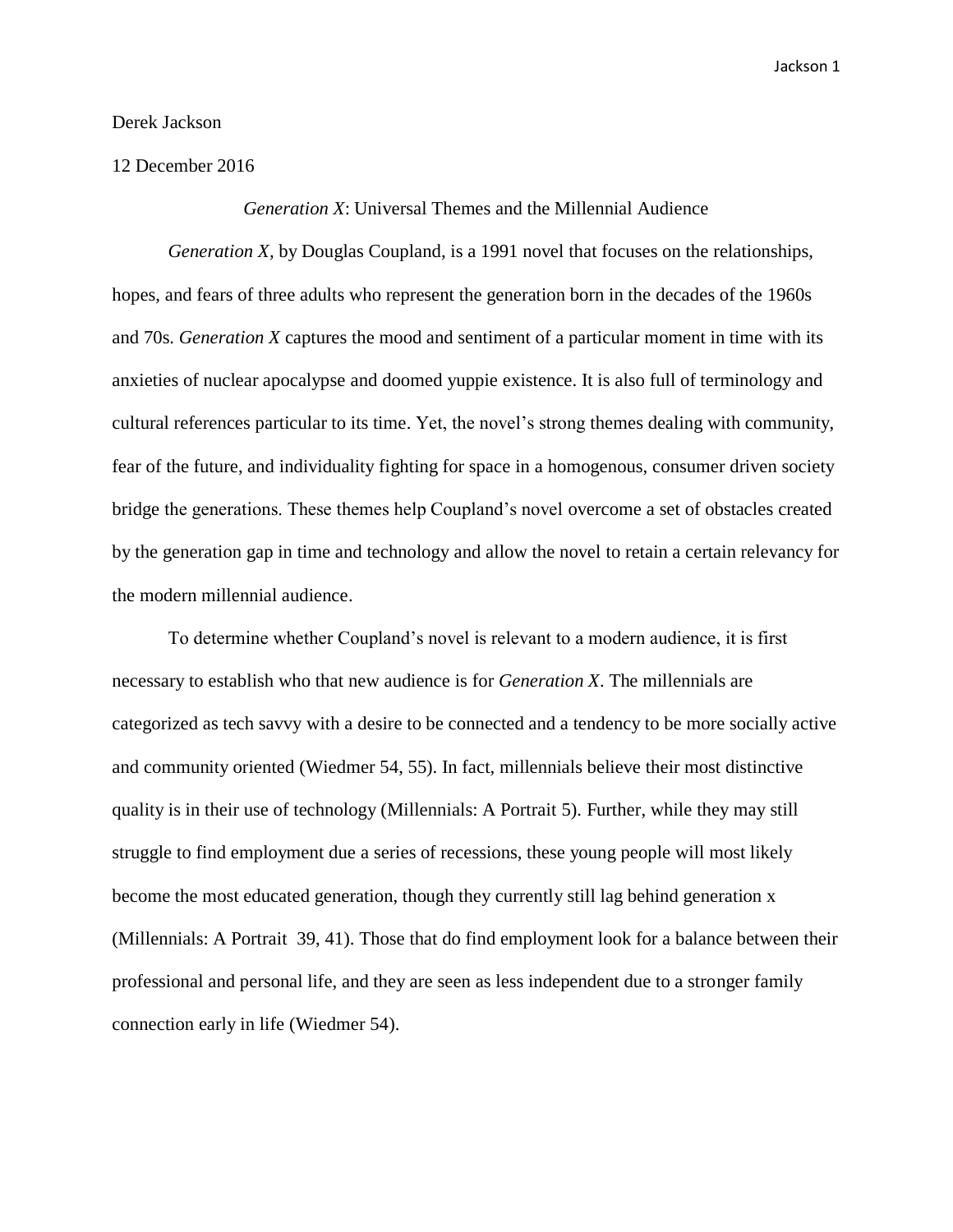Interestingly, many of the elements that define millennials are also used to categorize generation x by the prevailing mass culture. First, members of generation x are currently the most educated of all the generations, though many millennials are still in the process of completing their education (Wiedmer 54). Also, this group named technology as their generation's most distinctive quality just like millennials (Millennials: A Portrait 5). Also, looking into Coupland's novel, connectedness and community are major themes, though members of generation x struggle to find this as easily as millennials. Andy, Dag, and Claire spend a large portion of the novel looking for a sense of connectedness, and even though their romantic exploits and appeals to family units for this need fail, they find a sense of community within their own group. Andy declares early in the novel, "I *do* at least recognize the fact that I *don't* want to go through life alone," revealing both his desire for connection as well as his reluctance to seek it out (Coupland 47).

Part of the struggle these characters face comes from challenges generation x faced has a whole like a greater percentage of broken homes and workaholic parents, which lead to a dogged sense of independence not seen in millennials. Thus, members of generation x actually become more family oriented as they go through life and try to create a stronger sense of balance in their lives (Wiedmer 53, 54). With many similarities between the generations, it would seem a logical assumption that the millennials would be able to identify easily with Coupland's characters and their struggles. However, there are several obstacles that might keep these readers from connecting with *Generation X*

From one perspective, Coupland's novel offers readers a glimpse into a specific mindset in a specific time period. There are many people who find this novel worthwhile for the historical references or social commentaries tied to generation X, which Coupland captures so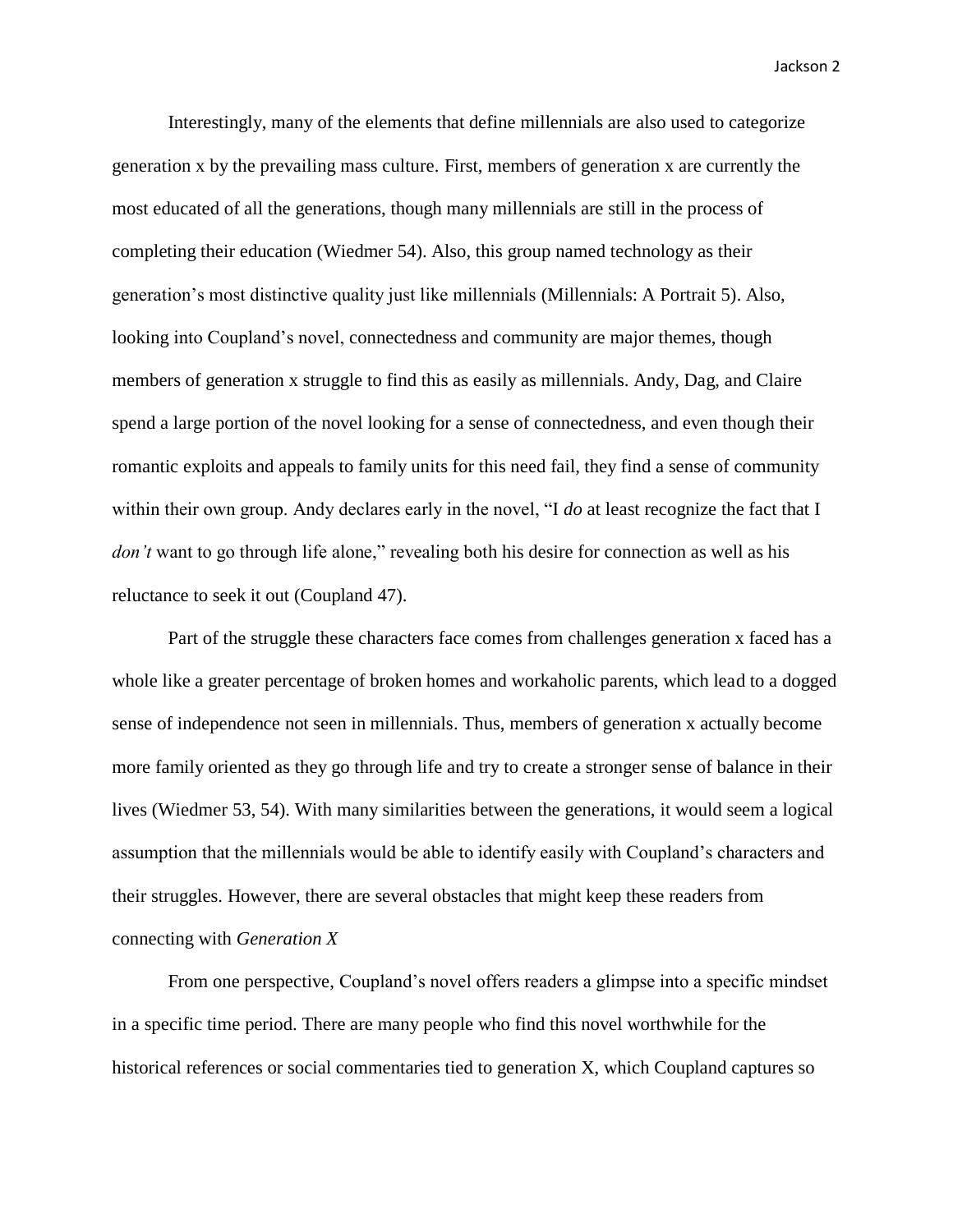subtly in his novel. Therefore, *Generation X* can at least work for readers as a time capsule of sorts. Yet, the question remains whether *Generation X* can exist beyond its own time and reach a modern audience, who may be less than enchanted at the thought of reading a story about a previous generation. Millennials, like every generation, pride themselves on individuality, so they will want to feel that their struggles are original and unique as well, breaking away from the values and rules of the previous generation. As Coupland relates, there is always difficulty understanding the generation that came before, so the following portion of this paper will explore how *Generation X* may be challenging to new readers and the ways it remains relevant through its themes (BooktopiaTV).

The first challenge millennial readers may face when trying to connect with *Generation X* is the difference in technology that has developed since the novel was written, like the development of the internet, mobile devices, and social media. According to the Pew Research Center, "Three-quarters of millennials have created a profile on a social networking site," and they believe technology creates a better quality of life and deeper level of connectedness (Millennials: A Portrait 6). The ubiquity of these modern tools that keep people connected make it much more difficult for the millennial generation to understand a group of young people who would disconnect themselves completely from their former lives. They are much less likely to extract themselves from their web of contacts, followers, and friends to "drop out" and disappear into the desert to start a new life of self-discovery like Andy, Dag, and Claire do in *Generation X*. As Coupland himself says, "Once you experience a certain level of connectedness, it's just not possible to go back…it changes your sense of yourself, of time, of community, of everything" (Q on CBC).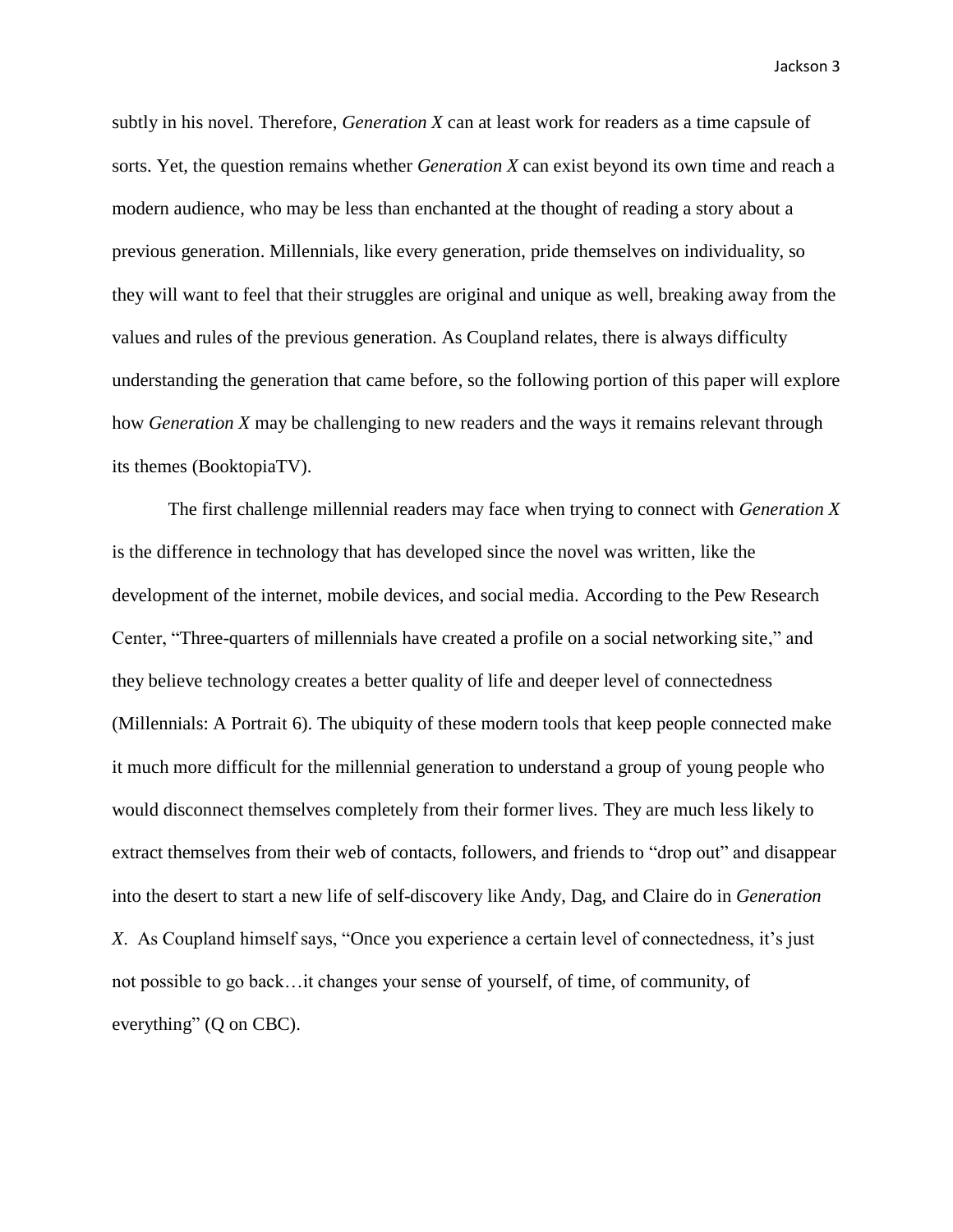However, this deep level of connectedness the millennial generation values is one of the things that Coupland's characters seek throughout *Generation X*. The idea of community becomes one of the predominant themes in the novel as the characters seek acceptance and understanding from the people around them. Beautifully illustrating the need that drives the novel's characters, Dag reveals his despair over a lack of connectedness he feels after quitting his job and disappearing from society: "Starved for affection, terrified of abandonment, I began to wonder if sex was really just an excuse to look deeply into another human being's eyes" (Coupland 30). This same need for affection and terror of losing it are what keep modern society addicted to technology and the feeling of being connected it offers. There is the sense that neglecting emails, social media, or text messages will mean being left behind by friends and associates. The fear is, as Andy puts it in the novel, "not having conversation with people makes you go nuts" (Coupland 73).

While Coupland's message may illustrate the necessity of community, he also warns against the wrong kinds of connections, the ones that keep people from reaching their greatest potential selves. The most prominent example of this is Claire's obsession with the yuppie, Tobias that was based solely on a superficial attraction, which she only resolved through heartbreak: "I couldn't believe the brain-dead glutton I'd been - for sex, for humiliation, for pseudodrama…the only way you can deal with the Tobiases of this world is to not let them into your lives *at all*" (Coupland 160). Following the journeys of Claire, Dag, and Andy as they drop out of society to find a better space to live in, can help modern readers question the value of their community and whether they surround themselves with too much arbitrary sound from the wrong sources or people to be able to know and understand their true self (Coupland 59). It is Claire who outlines the ideal for simplifying life and creating a worthwhile community: "I'd like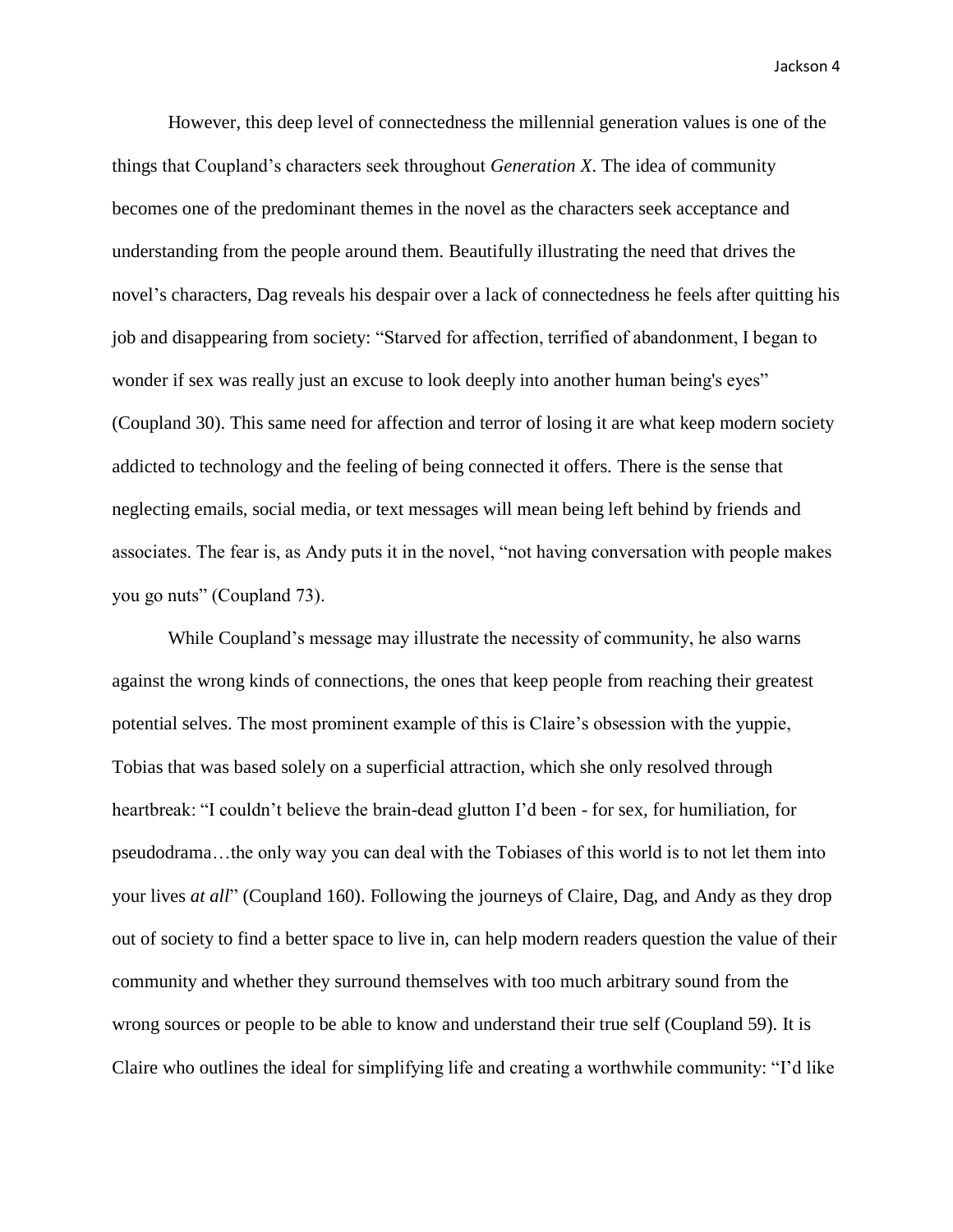to go somewhere rocky, somewhere Mal*tese*, and just empty my brain, read books, and be with people who wanted to do the same thing" (Coupland 36).

Along with a heightened sense of connectedness being a challenge for modern audiences in relation to *Generation X*, issues related to employment and the workforce can also be an obstacle millennials face in connecting to Coupland's novel. In an interview, Coupland illustrates the uncertainty facing millennials: "things are changing too quickly. You don't know in a year from now whether what you do for a living is going to be replaced by ten lines of code from some geek in Palo Alto or if what you do is going to be more valuable" (Q on CBC). The prospect of quitting a career and dropping out of society for the silence is hard to relate to by a generation who has a hard enough time finding a job in the first place.

While Dag voluntarily becomes one of the "basement people" by dropping out of the system and "occupational slumming," or taking jobs beneath his abilities, many of today's youth have unintentionally become "basement people" with no other options but low wage jobs available (Coupland 26). Only 41% of millennials age 19 to 24 are employed full time, meaning many of the underemployed or unemployed millennials have no choice but to move back home with their parents. Furthermore, millennials are "among the last hired and the first to lose their jobs," leaving them in a greater state of job uncertainty than previous generations (Millennials: A Portrait 40).

However, there is a certain universality that comes from the "mid-twenties breakdown," as Coupland refers to it, that happens with each generation and features a difficulty "functioning outside of school or structured environments" (Coupland 27). This is where the youth of each generation comes to a realization that life is not going to go as planned. Educated young people enter a world that does not match their expectations and struggle to come to terms with career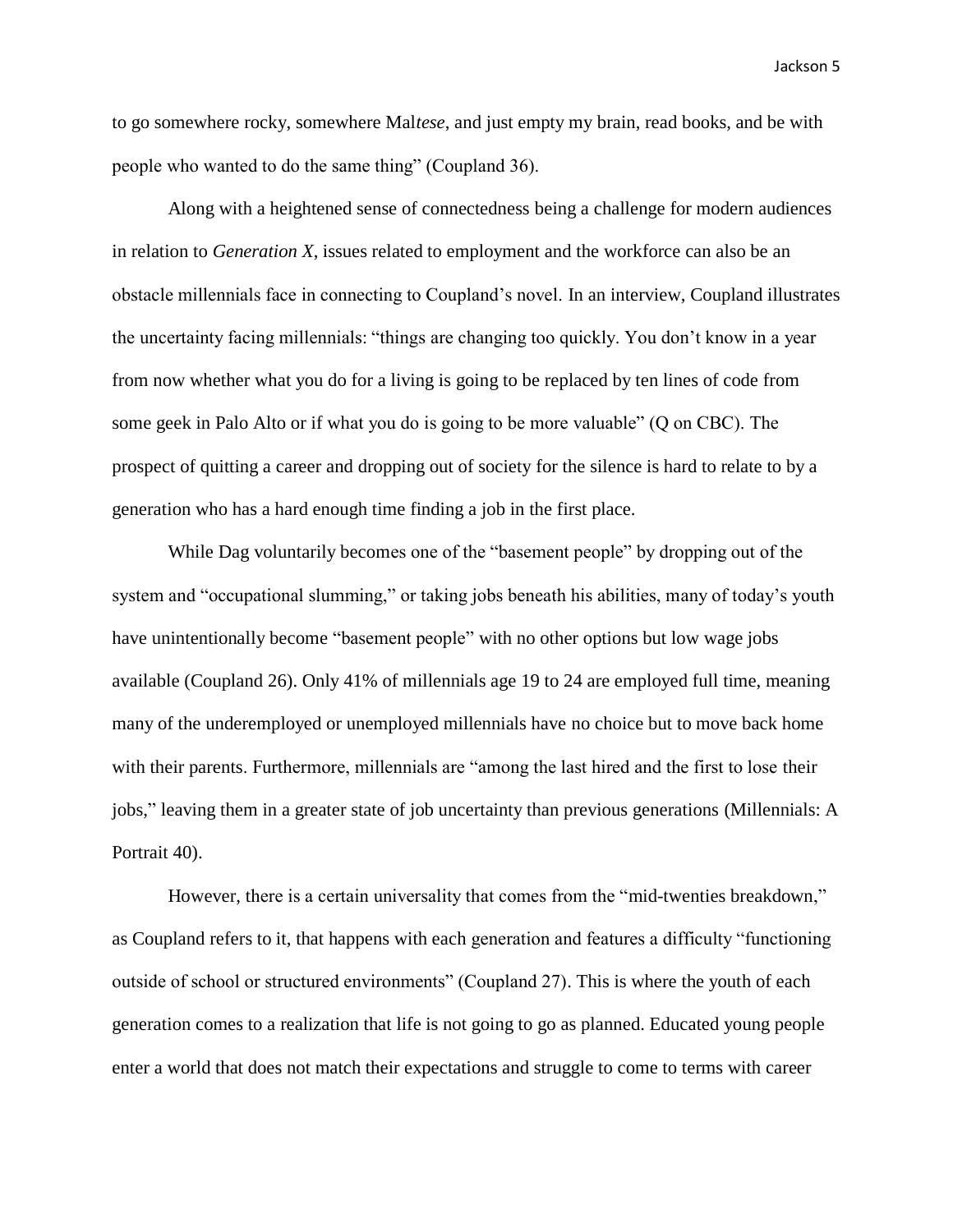paths that are less fulfilling and more soul sucking than they anticipated. Andy, Dag, and Claire may all leave their jobs on the basis of principle, but Coupland presents these young people in this same moment of dissatisfaction with life, career, and self. Claire reflects on the personal cost of her job "I don't think it's making me a better person, and the garment business is so jammed with dishonesty" (Coupland 36). Likewise, Dag leaves his job feeling "tainted" by the process of marketing and thinking it "had, in some way, taught me to not really like myself" (Coupland 27). Even in the current employment environment, *Generation X* offers commentary on the cost of life choices and the anxiety between responsibility and loss of self that the working world often presents to young people. Perhaps, as Dag says, the "reason we all go to work in the morning is because we're terrified of what would happen if we stopped" (Coupland 23).

Each generation is faced with moments of confusion and uncertainty, whether it be economic concerns or something more sinister. One of the last obstacles that faces Coupland's novel in capturing the minds of millennials deals with the fears faced by generation x. This is probably the simplest challenge to rectify because each generation deals with a new set of fears, though they invariably end up represented in some sort of apocalypse narrative. Dag, in particular, is a fan of apocalyptic stories, telling a couple throughout *Generation X* focused around fears of nuclear bombs, while also sending Claire into hysterics over a jar of blasted sand from a nuclear testing site that shattered on her floor (Coupland 76). Fear like this often comes out in film, literature, and other media as a way to express the unspoken anxieties of each generation.

The one fear that all generations share is the fear of the future and the unknown existence it holds. Andy complains about visiting his parents and how they are resistant to change because "they're terrified of the future," yet he also envies their upbringing that was free of this feeling of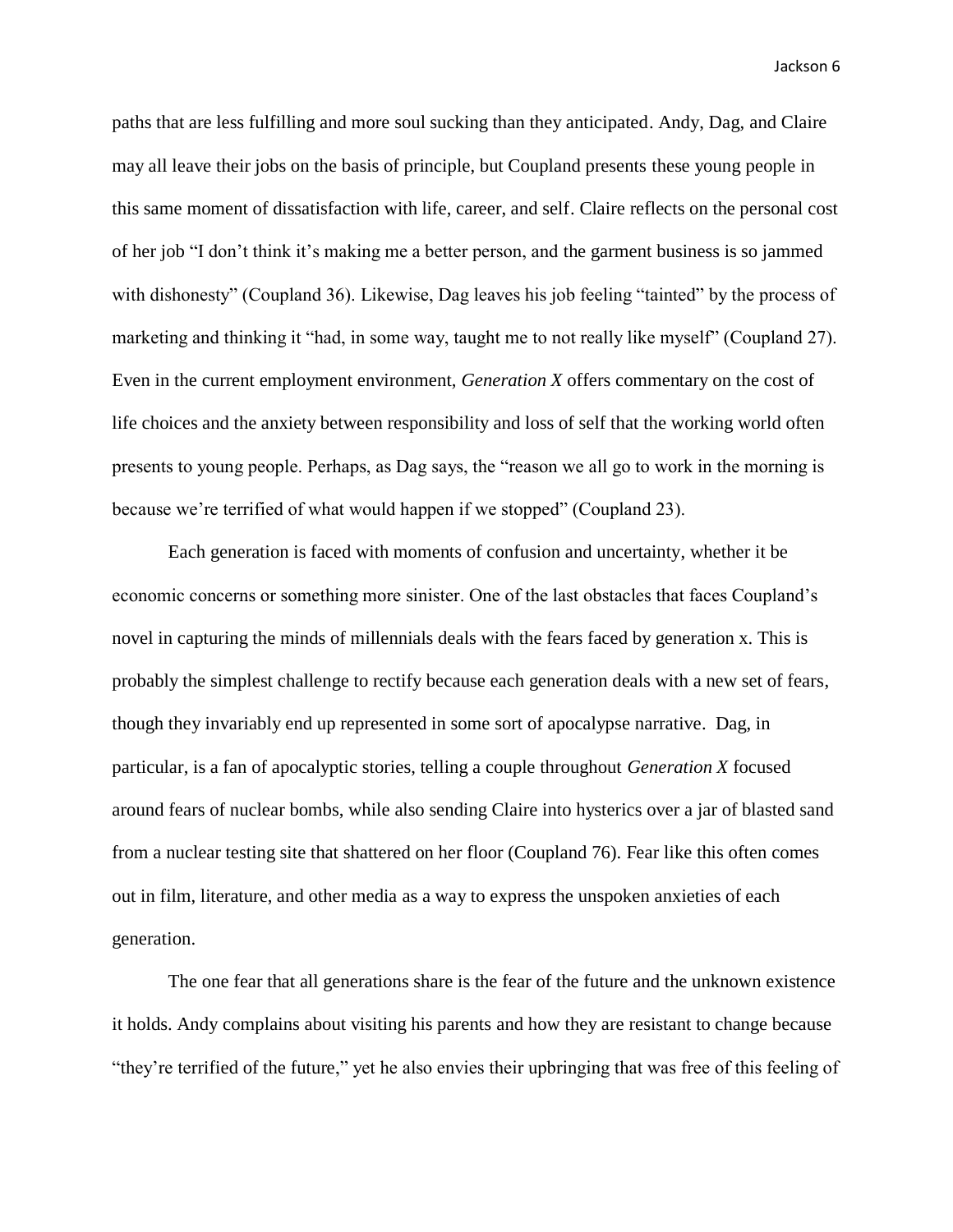"futurelessness" (Coupland 84, 86). For a generation raised primarily in the 70s, the narratives that emerged to express these anxieties were apocalyptic futures like Planet of the Apes and Soylent Green. Coupland says we all need to relax though: back then "the ocean was going to be filled with black ink and we'd be wearing loincloths, yet here we are in 2015 and it's actually not bad. In fact, it's really good" (BooktopiaTV). However, millennials are still worried about the future in the same obsessive way going by the apocalypse narratives and bleak science fiction futures they consume like The Walking Dead, World War Z, and The Hunger Games.

In the end, *Generation X* may lend itself most to modern readers in the way it is written and the commentary it raises on the purpose of narratives in modern life. Through Coupland's eyes, "sequence is what is being shattered in our culture right now in all its forms" (Q on CBC). This mirrors what Dag says to Andy in the novel: "I'm just upset that the world has gotten too big-way beyond our capacity to tell stories about it, and so all we're stuck with are these blips and chunks and snippets on bumpers" (Coupland 5). This could easily be re-written to say "all we're stuck with are these blips and chunks and snippets on twitter" as further commentary on the state of narrative today. Also, the novel further warns against trying to define life by "isolated little cool moments" as Claire labels them, and argues that "either our lives become stories, or there's no way to get through them" (Coupland 8).

However, with the help of social technology like, email, text messaging, Twitter, and Facebook, thbade newest generations have a way to tell their stories about a world that is often too big to capture otherwise. Coupland himself admits that there are some stories that do not fit anywhere else "tweeting is about those little haiku moments that have no other place in your universe" (Q on CBC). Through these forms of technology stories are able to reach other people with similar attitudes and views as well. Micro communities can be formed more easily within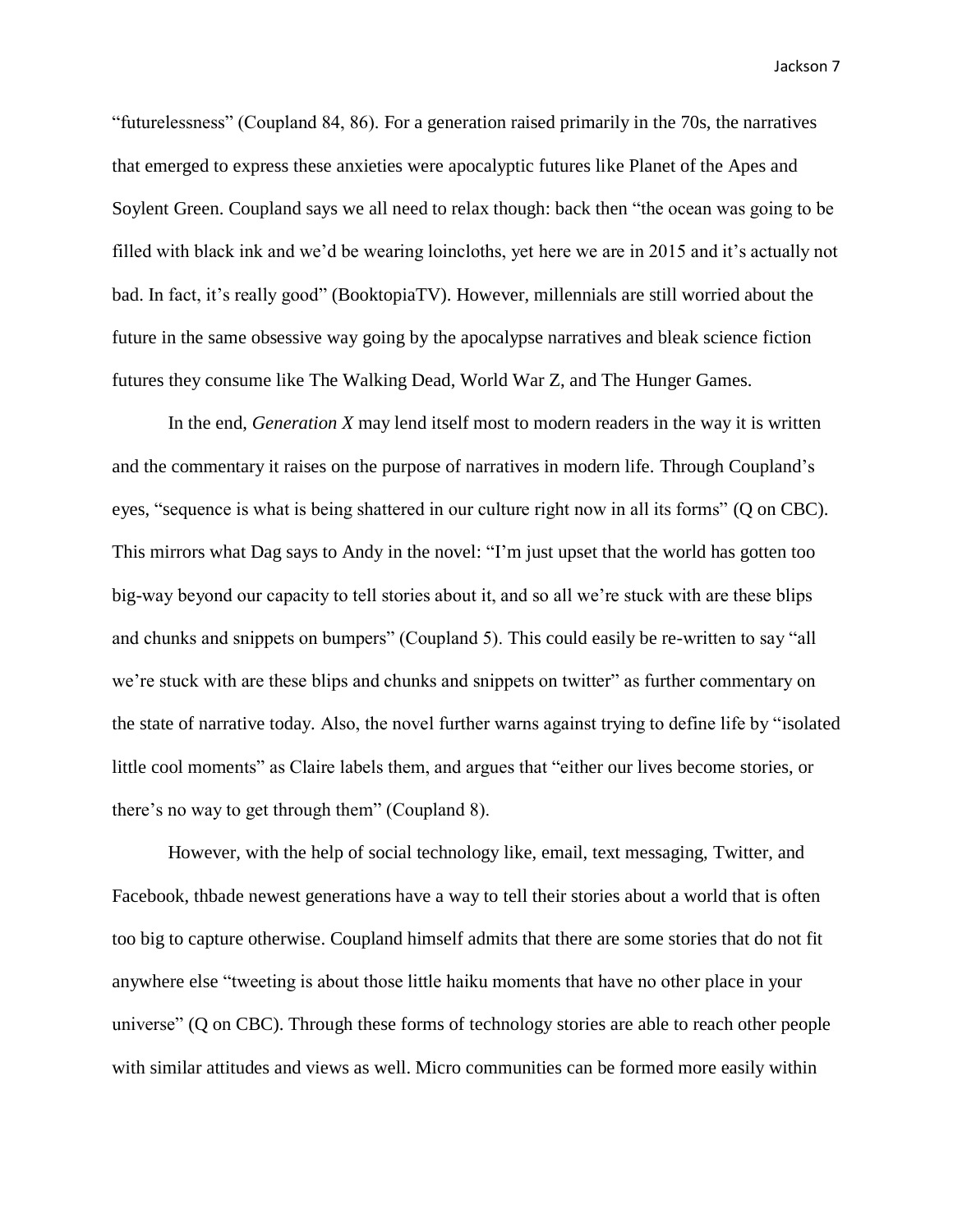the culture, without the need to drop out of society like Coupland's characters do. In many ways, the text of *Generation X* itself is meandering and fragmented into small moments that are threaded together like links on the internet, allowing conversations to continue in some form without remaining in one place or one mode for too long. Likewise, millennials are actually coopting social media to recapture the continuity in their lives and tell the relevant stories in their lives (Channel 4 News). Speaking of telling stories, Coupland ultimately believes that "as long as the goal is creating something that, even a tiny little bit, can change people's thinking, or their lives, or the way they look at the world, then I think it is an okay effort" (Q on CBC).

Ultimately, *Generation X* is about searching for a stronger sense of community, inner self, and understanding. Millennials that look below the surface of Coupland's novel will find familiar themes of social connection and an evaluation on the limits of certain connections and benefits of building the right communities with the right people. Also, Coupland's characters illustrate the challenges every generation faces when its youth move into adulthood and find themselves alone and unprepared for the crushing reality of corporate life. Andy, Dag, and Claire all come to the realization that the money and consumer items their jobs can provide them are not worth the cost of losing their identity. Once they accept a marginalized life with silence to spare, they are able to face their fears of futurelessness. *Generation X* is filled with universal themes that affect every generation. Yet, Coupland's message on building a life that is worth telling a story about and finding a deeper continuity of narrative in life may be the most relevant to a generation that struggles to tell its story through a fragmented set of lenses.